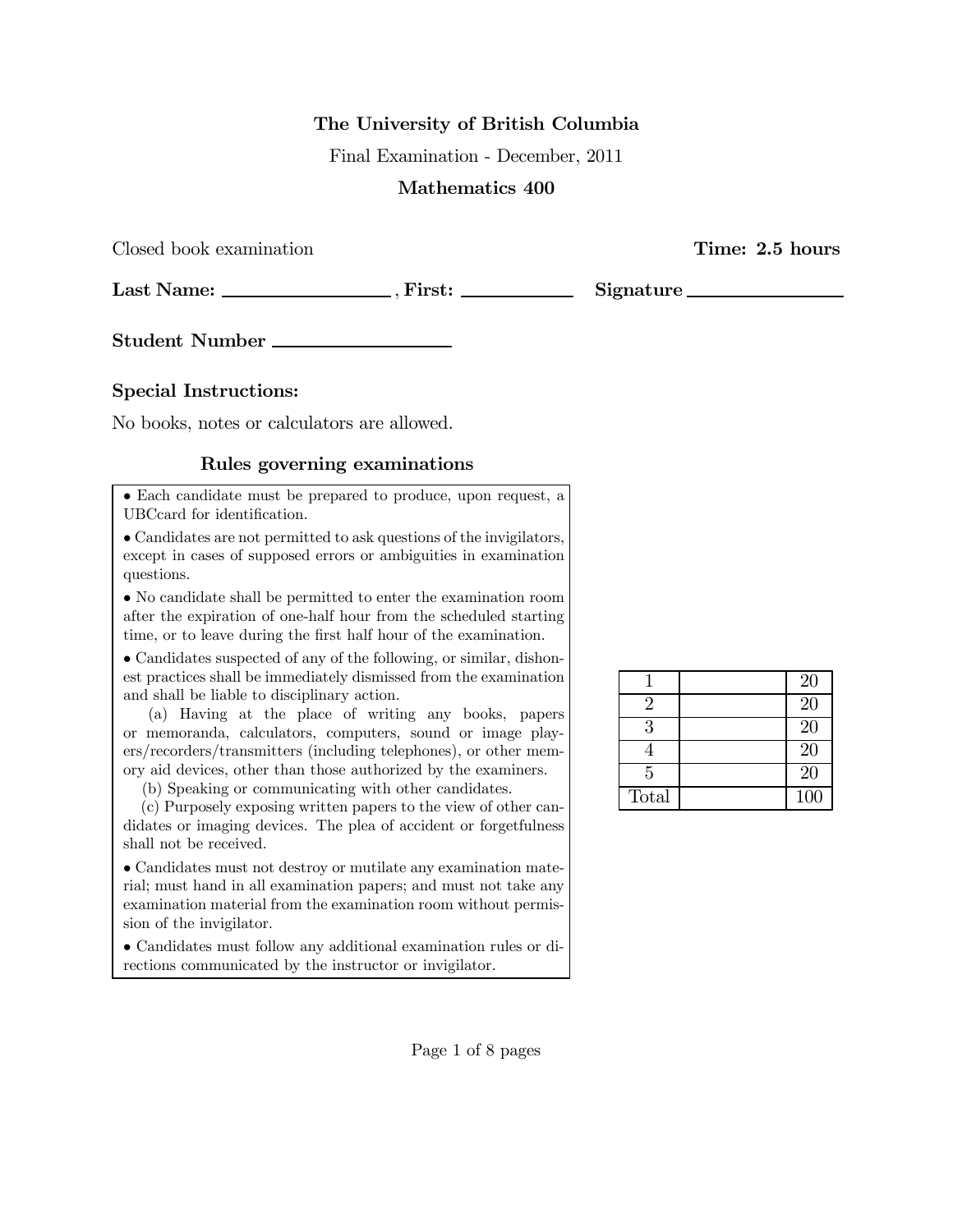**1.[20]** Consider the equation for  $u(x, y)$ :

$$
xu_x - yu_y = u^2.
$$

(i) Determine the characteristics and the general solution.

(ii) Find the explicit solution satisfying  $u = 1$  on  $x = y^2$ .

(iii) For the conditions given in (ii), plot the initial curve, the characteristic curves and the curve along which  $u$  becomes infinite.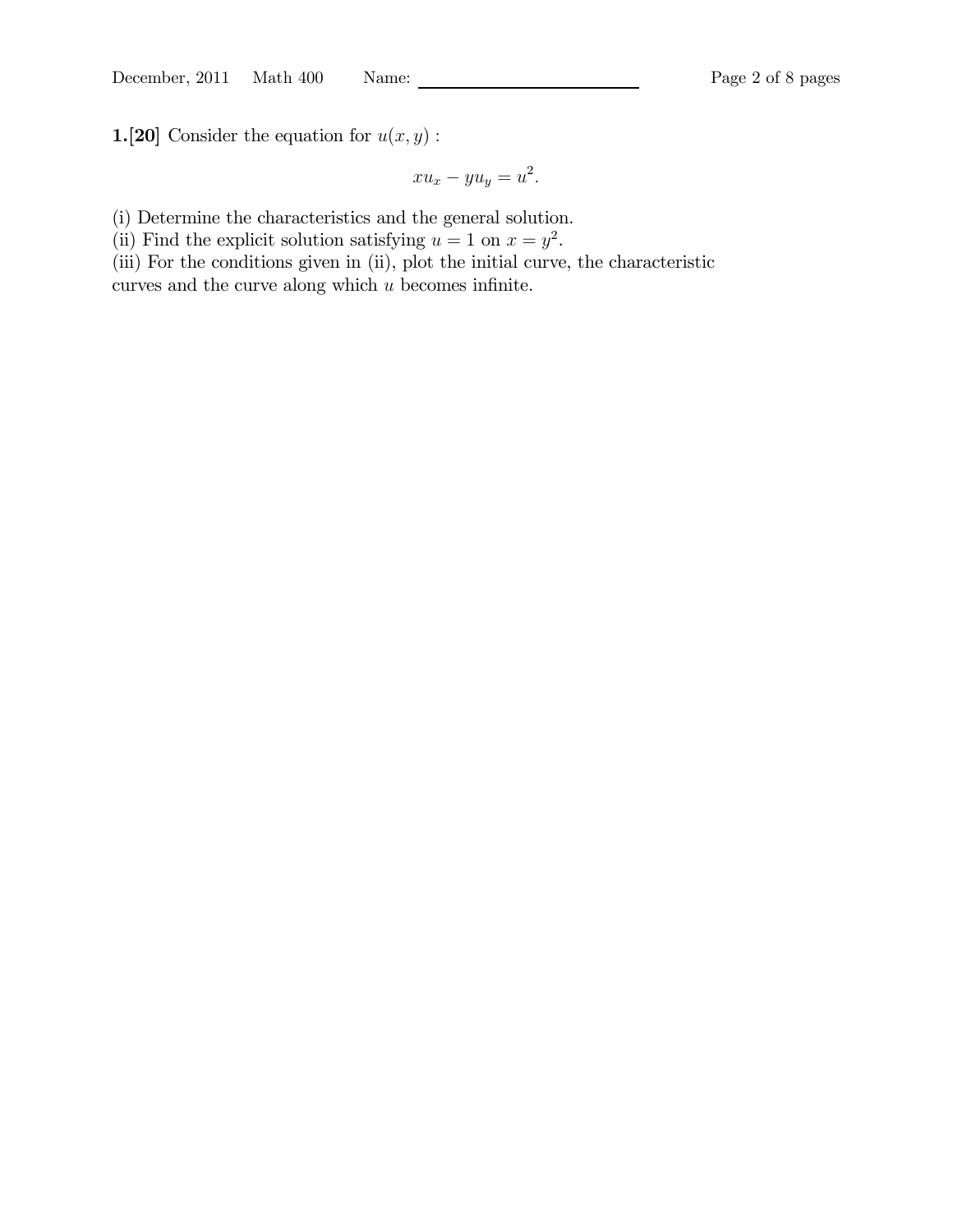# 2. [20]

(i) Find the (implicit) solution to the equation:

$$
u_t + u^3 u_x = 0
$$
, with  $u(x, 0) = f(x)$  for  $-\infty < x < \infty$ .

- (ii) Find the condition for a shock to form when  $f(x) = e^{-x^2}$
- (iii) Find the time when a shock first forms when  $f(x) = e^{-x^2}$
- (iii) If the initial condition is changed to

$$
f(x) = \begin{cases} 1 & x < 0 \\ 0 & x > 0 \end{cases}
$$

find and sketch the shock trajectory and characteristics.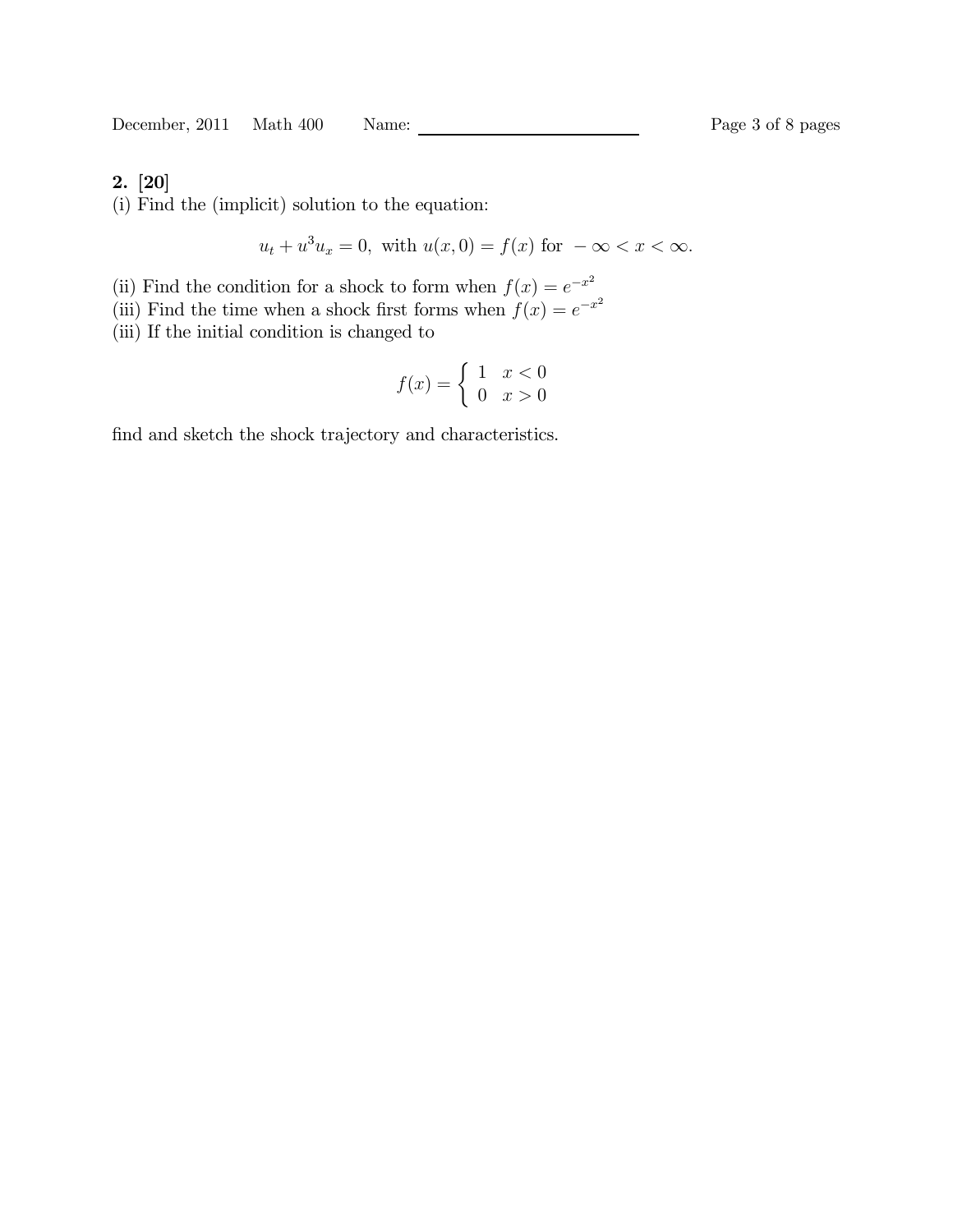December, 2011 Math 400 Name: 2011 Math 400 Name: Page 4 of 8 pages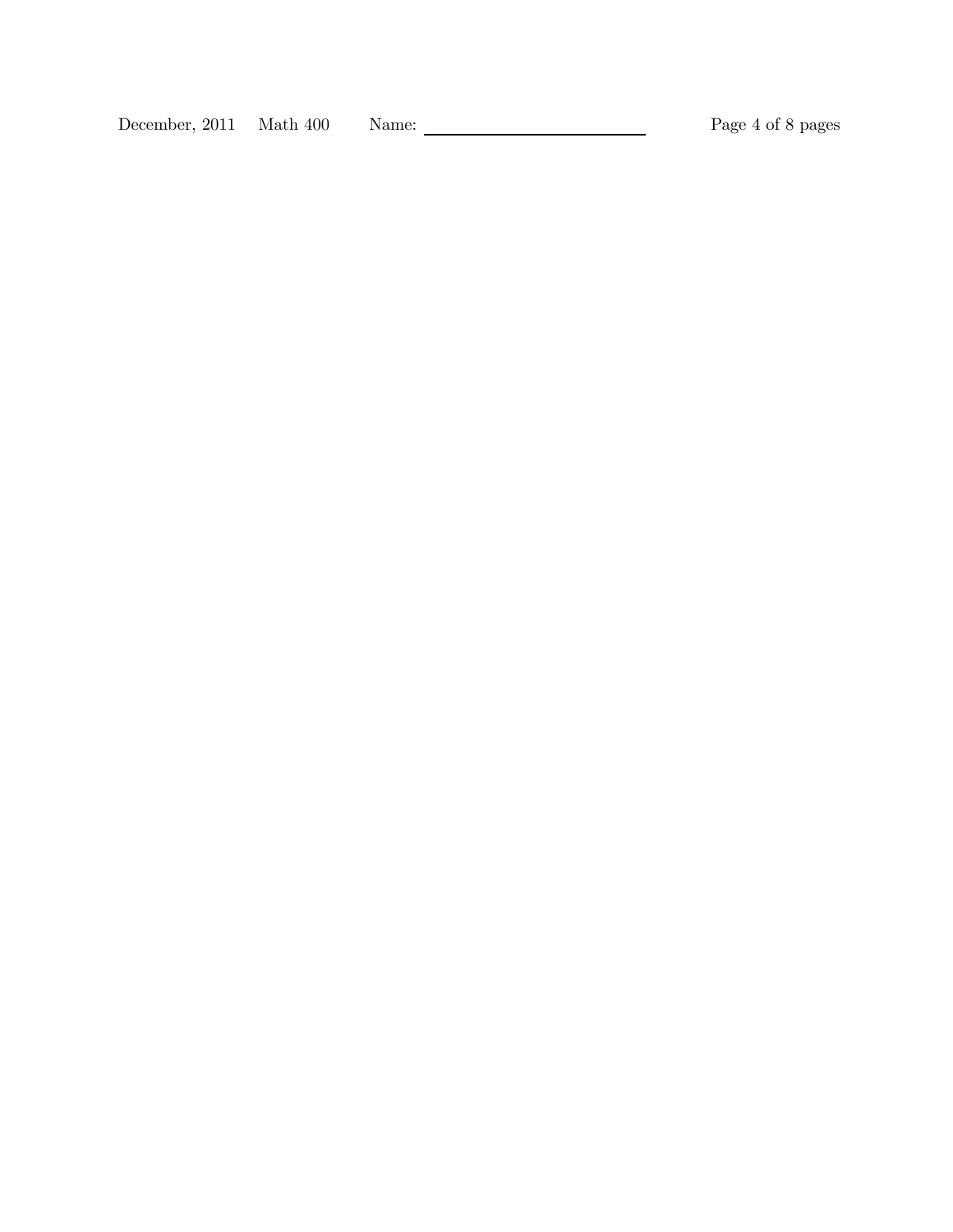December, 2011 Math 400 Name: Page 5 of 8 pages

3. [20]

$$
x^2 u_{xx} + 2xy u_{xy} + y^2 u_{yy} = 0.
$$

- (i) Classify the equation and put in canonical form.
- (ii) Find the general solution.

 $0 = Au_{xx} + 2Bu_{xy} + Cu_{yy} + Du_x + Eu_y + F$  $0 = au_{\xi\xi} + 2bu_{\xi\eta} + cu_{\eta\eta} + du_{\xi} + eu_{\eta} + f$  $a = A \xi_x^2 + 2B \xi_x \xi_y + C \xi_y^2$  $b = A \xi_x \eta_x + B(\xi_x \eta_y + \xi_y \eta_x) + C \eta_y \xi_y$  $c = A\eta_x^2 + 2B\eta_x\eta_y + C\eta_y^2$  $d = A \xi_{xx} + 2B \xi_{xy} + C \xi_{yy} + D \xi_{x} + E \xi_{y}$  $e = A\eta_{xx} + 2B\eta_{xy} + C\eta_{yy} + D\eta_x + E\eta_y$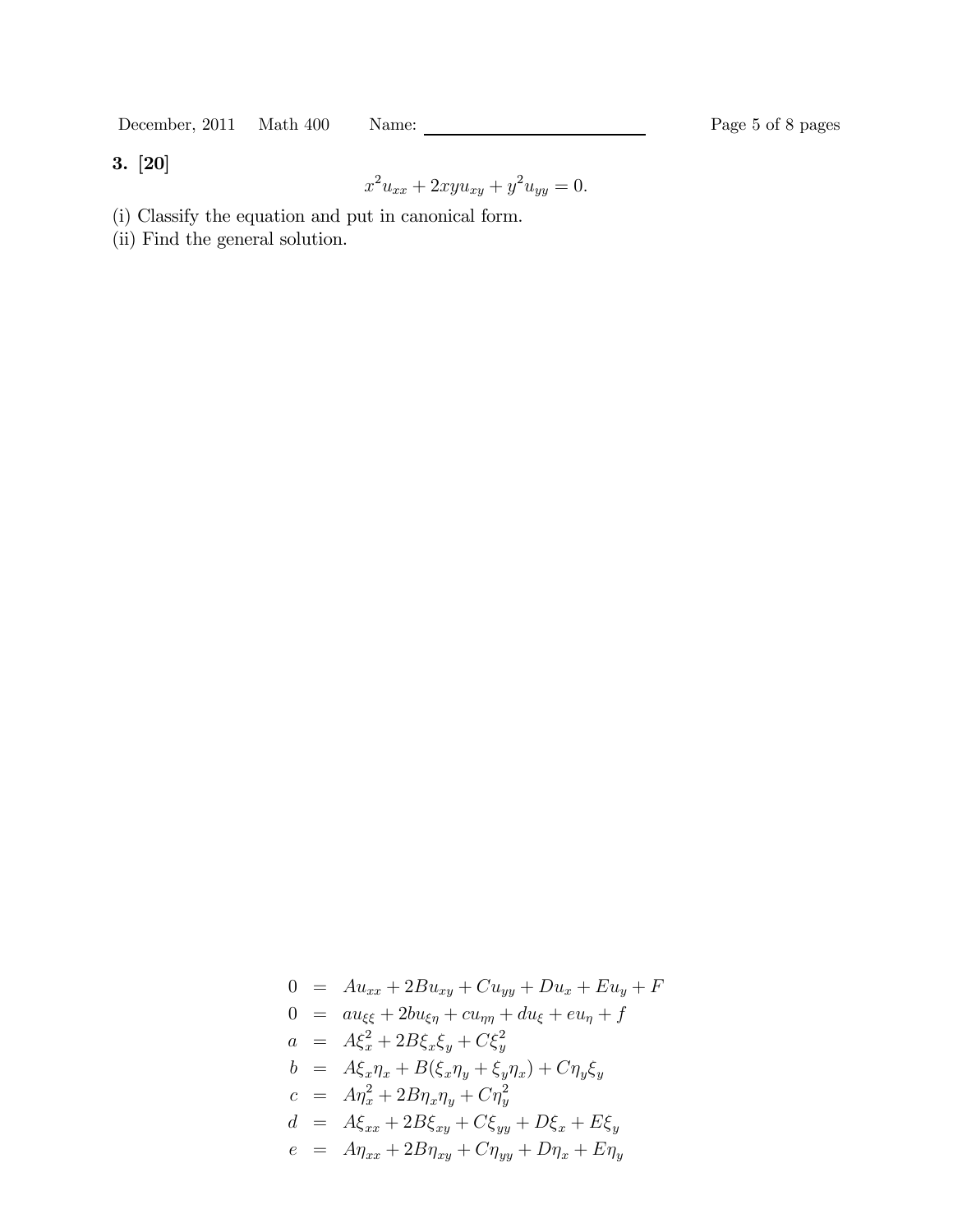4. [20] Consider the eigenvalue problem:

$$
x\phi'' + \phi' + \frac{\lambda}{x}\phi = 0, \ 1 < x < e,
$$
  

$$
\phi(1) = 0, \ \phi'(e) = 0.
$$

(i) Write the problem in Sturm-Liouville form and state the orthogonality condition.

(ii) Prove (without solving the equation explicitly) that the eigenvalues satisfy  $\lambda > 0$ .

(iii) Determine the eigenvalues and eigenfunctions explicitly.